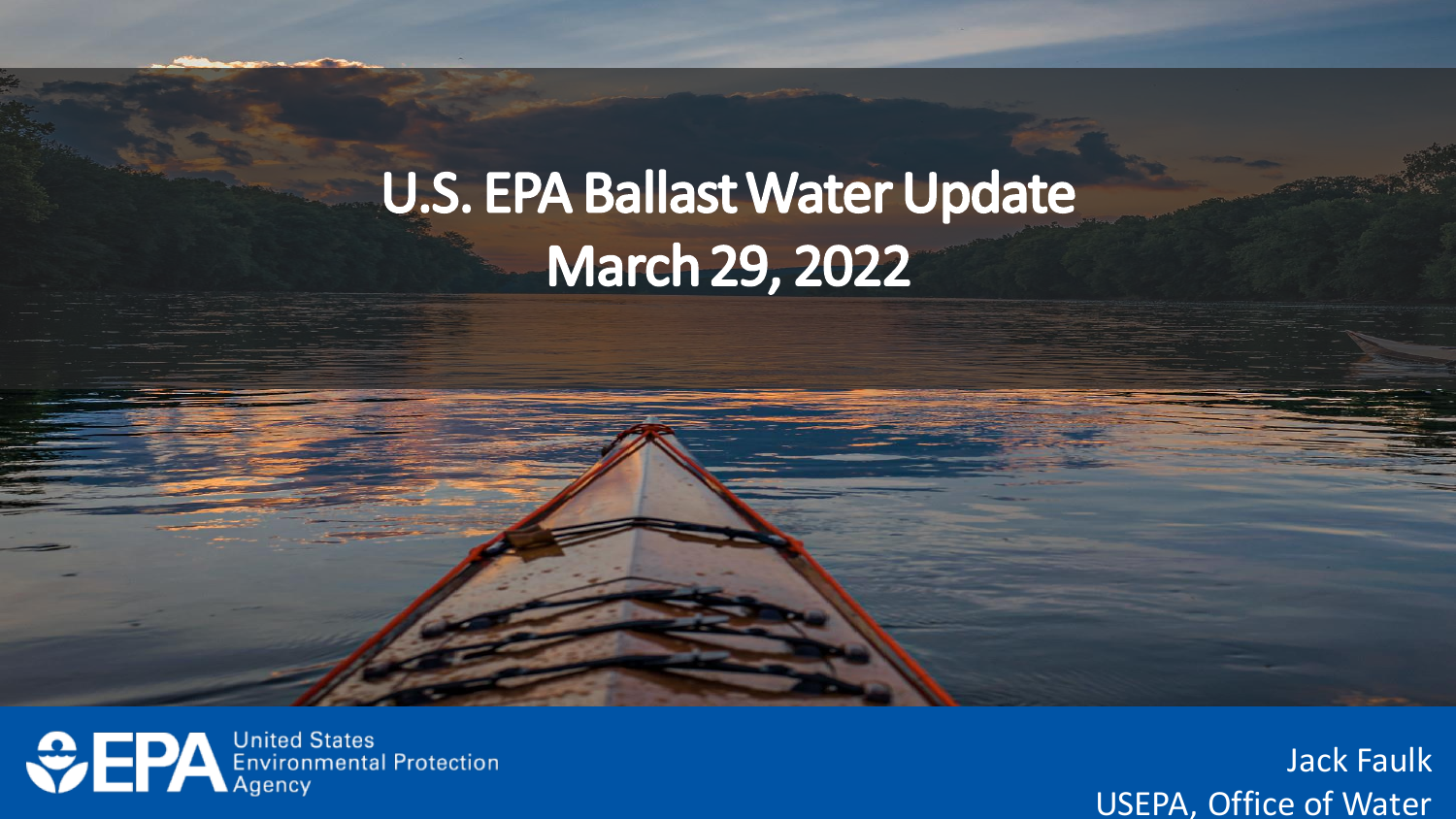## **Overview**

### Update on EPA Vessel Discharge Standards

- Stakeholders Meetings
- Next Steps
- Vessel Data
- Questions



Final 2013 VGI



2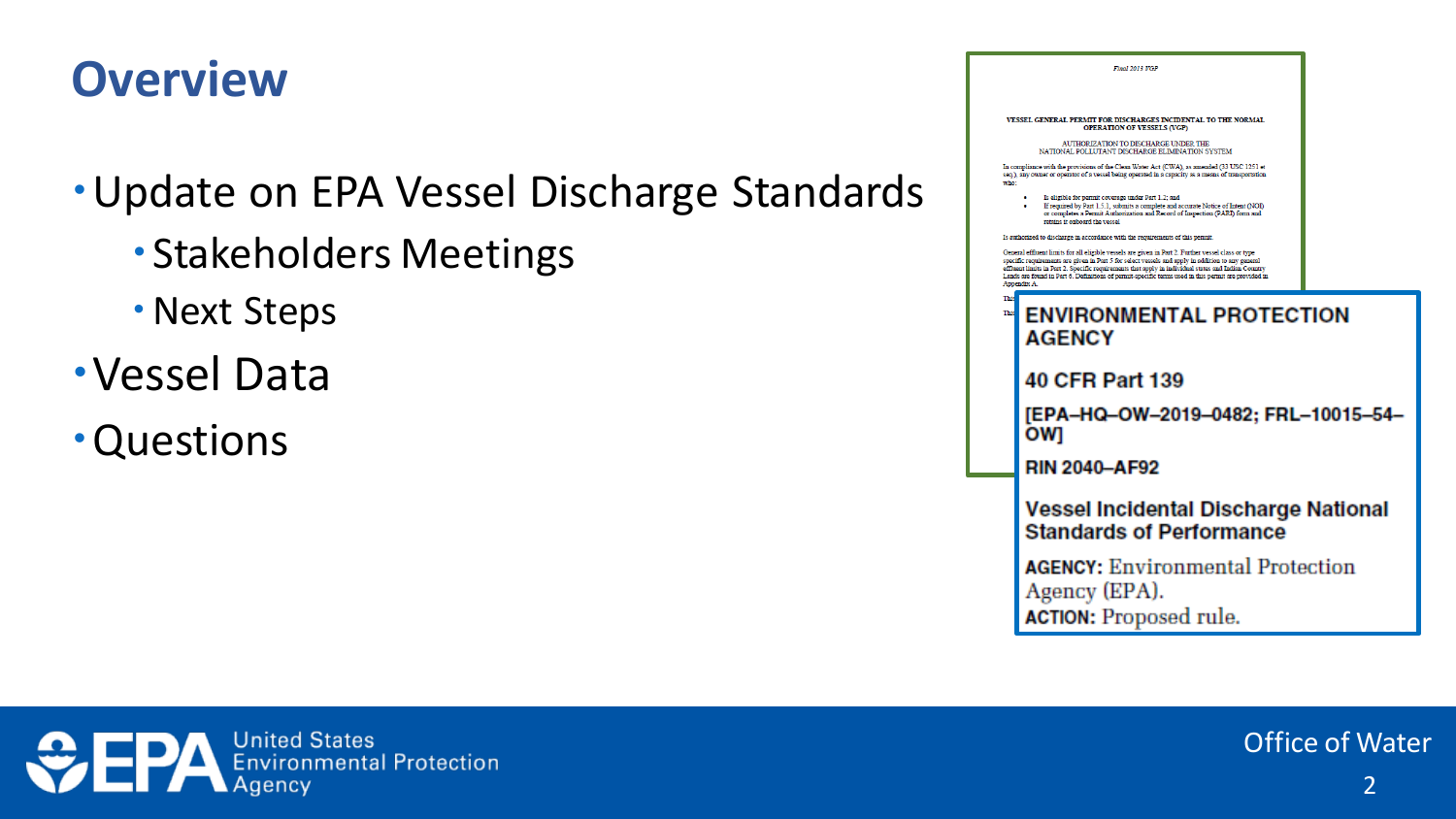VIDA Enacted December 6, 2018

# **Proposed Rule**

**ENVIRONMENTAL PROTECTION AGENCY** 

**40 CFR Part 139** 

[EPA-HQ-OW-2019-0482; FRL-10015-54ow

**RIN 2040-AF92** 

Vessel Incidental Discharge National **Standards of Performance** 

**AGENCY: Environmental Protection** Agency (EPA). **ACTION:** Proposed rule.

NPRM published October 26, 2020

> 30-day public comment period

> > **Comments** Consideration

**ODERA** Environmental Protection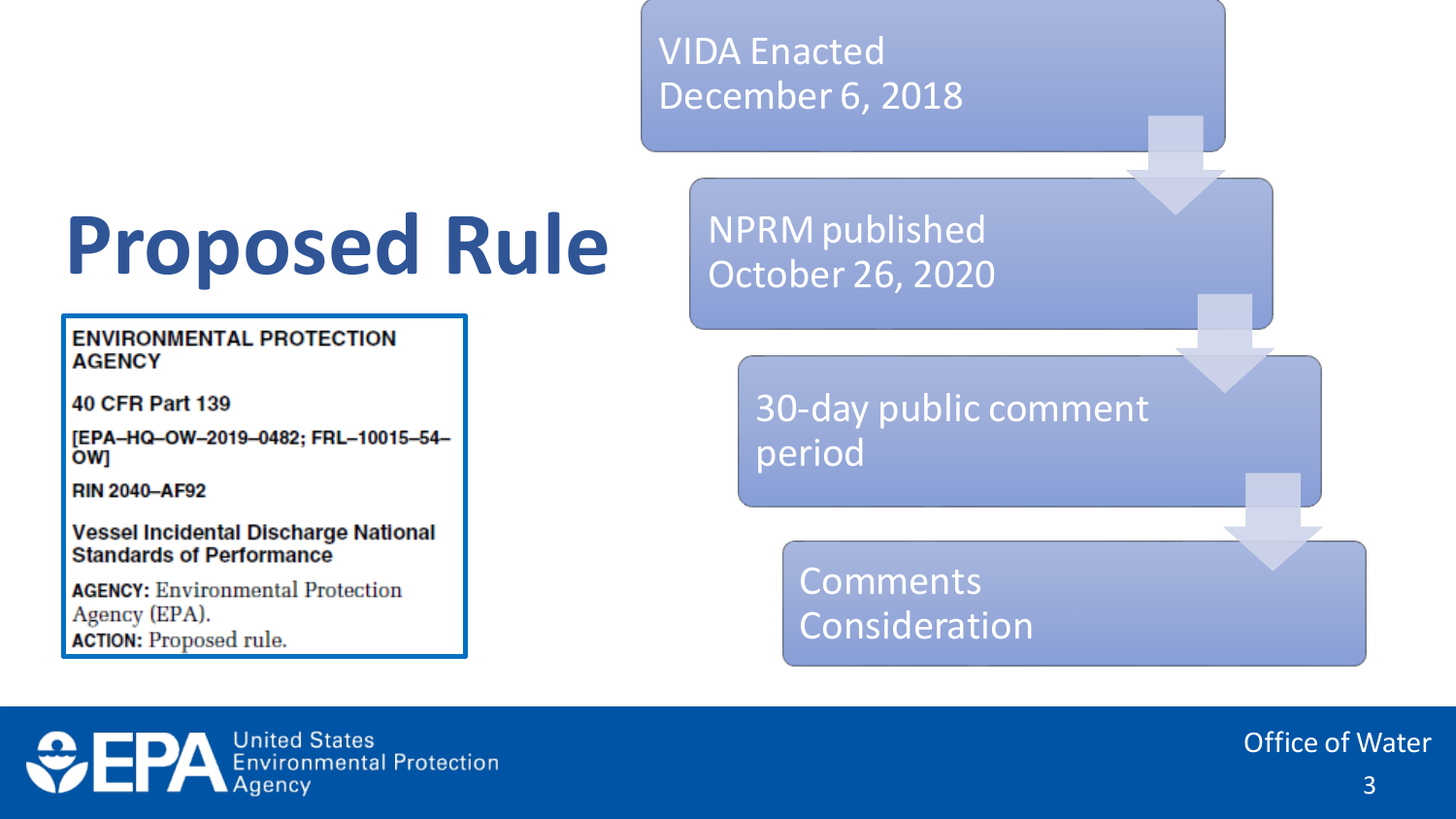## Re-Engagement Meetings

- States
	- Ballast water best management practices
	- Biofouling
	- Hull cleaning
	- Great Lakes Laker ballast water
	- Exhaust gas cleaning systems
	- Ballast water best available technology economically achievable
	- State petitions/applications
	- Followup Key takeaways
- Tribes
- Environmental Organizations
- Industry

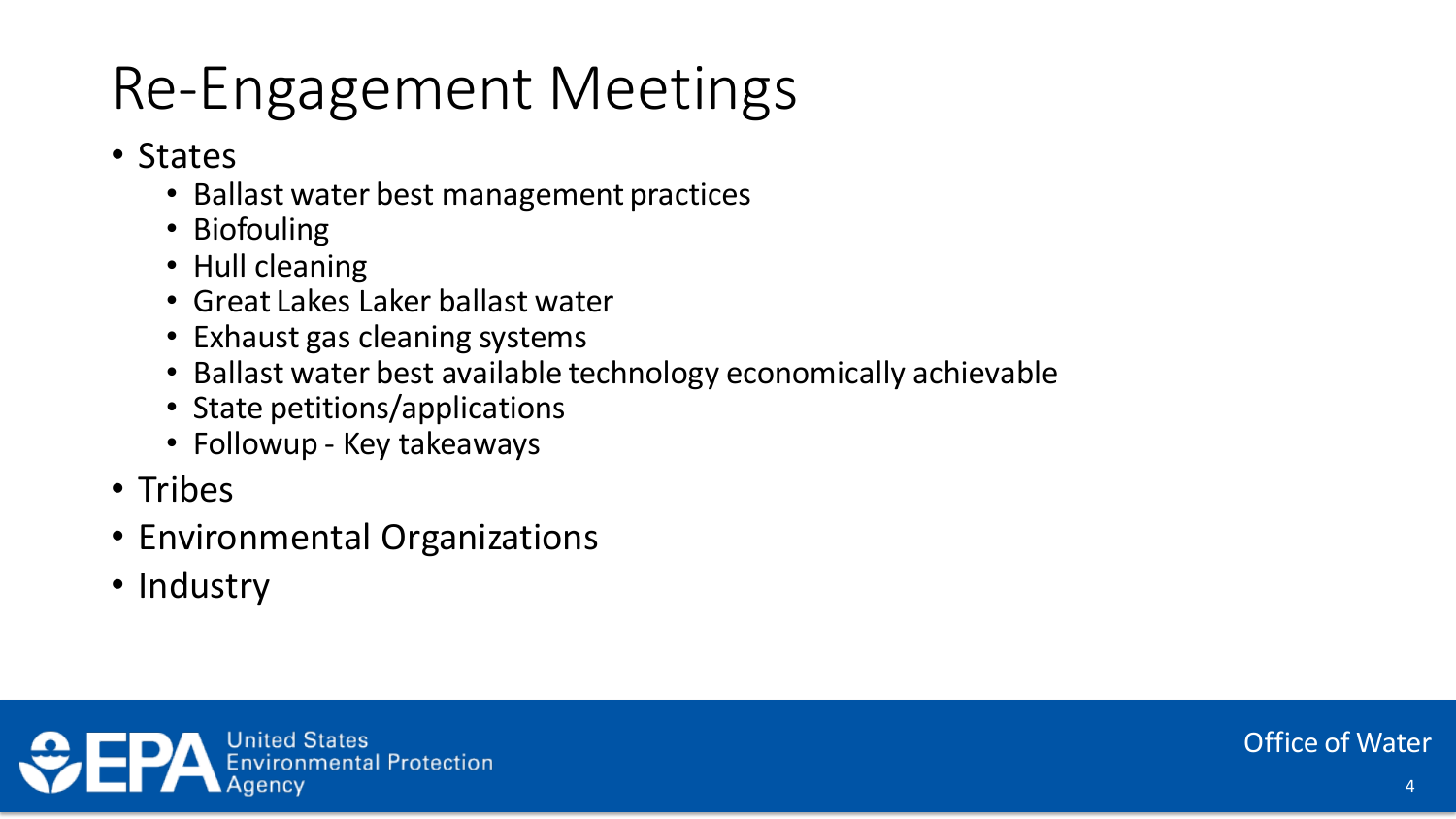## **Next Steps**

- Informational/Options briefings for the Office of Water
	- Ballast Water Best Management Practices
	- Requirements for Lakers
	- Exhaust Gas Cleaning Systems (Scrubbers)
	- Hulls and Niches
	- Ballast Water Standards
- Determine path forward for Rulemaking (Notice of Data Availability, Revised Proposed Rule, Final Rule)
- Current schedule finalize standards by December 2022

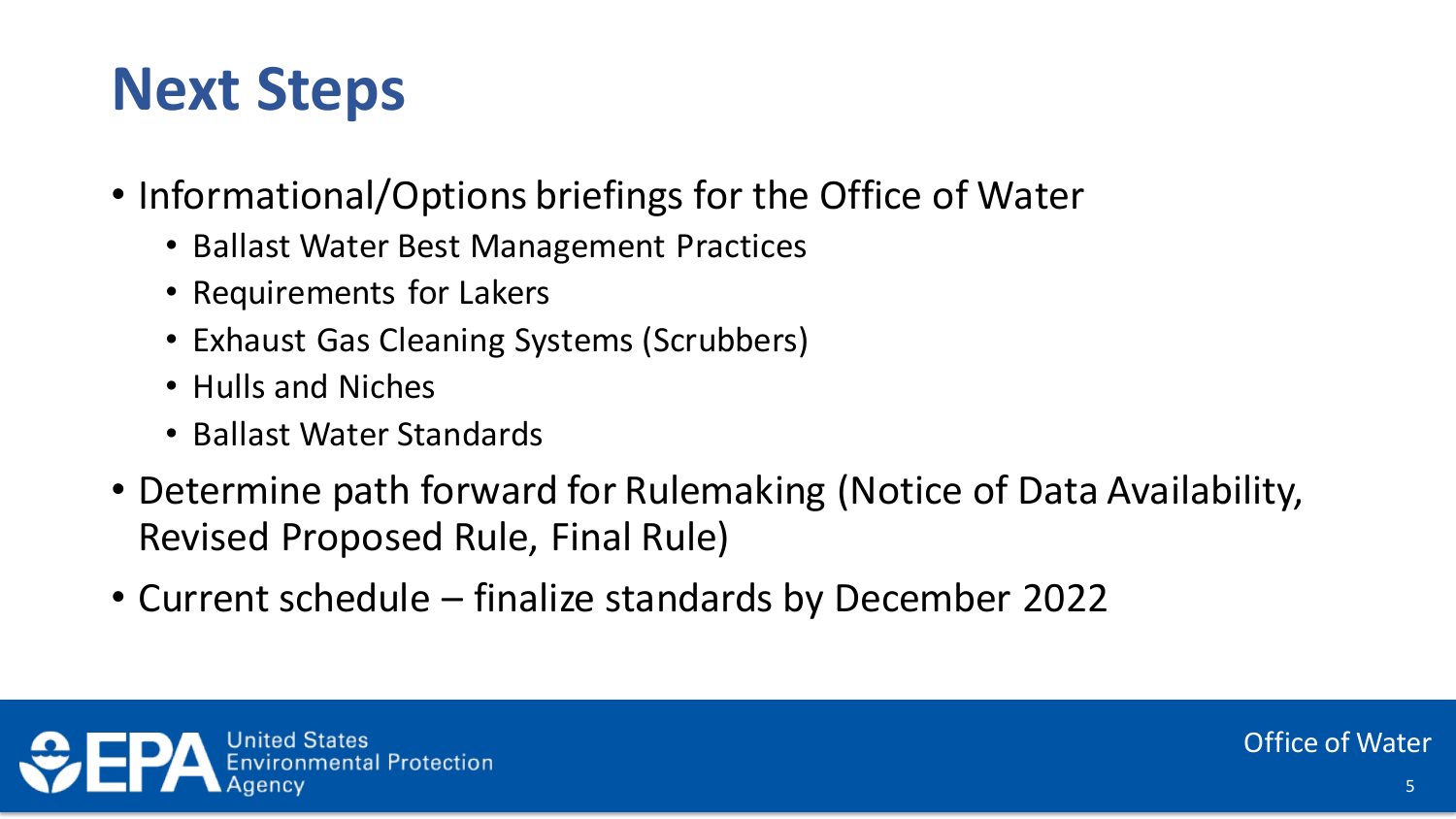### **Number of Vessels – Ballast Water in the U.S. Pacific Region**\*



\* Vessels operating in the Pacific Region include VIDA defined area plus inland waters and US territories. Source: 2021 VGP Annual Reports (as of March 14, 2022)

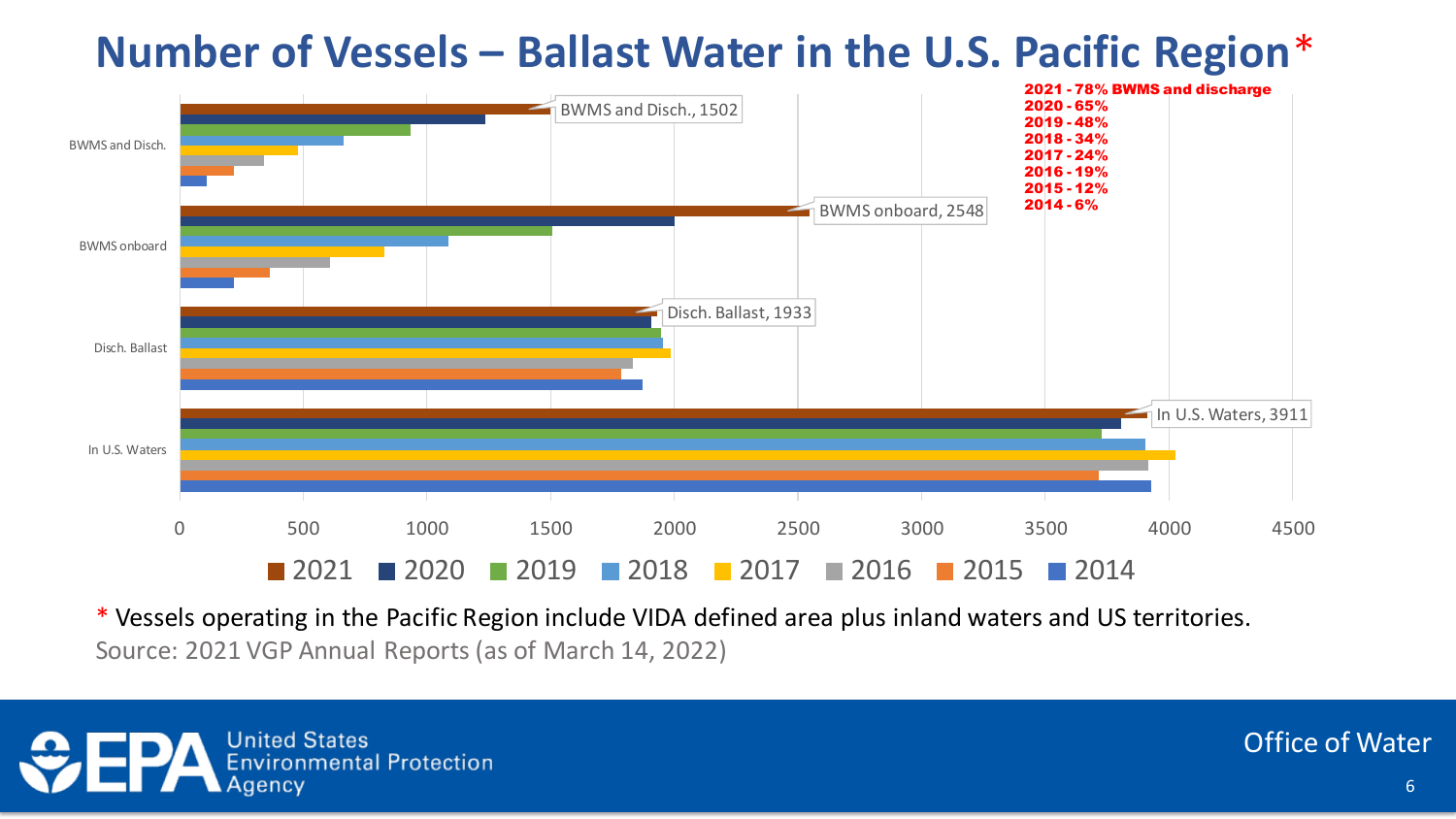## Vessels in U.S. Pacific Region - 2021

| <b>Vessel Type</b>    | In Pacific/West | Discharge Ballast |      | BWMS Onboard Discharge + BWMS % Disch + BWMS |     |
|-----------------------|-----------------|-------------------|------|----------------------------------------------|-----|
| <b>Bulk Carrier</b>   | 1280            | 1,080             | 1072 | 920                                          | 85  |
| Tanker                | 682             | 495               | 530  | 384                                          | 78  |
| <b>Container Ship</b> | 686             | 80                | 513  | 64                                           | 80  |
| Roll-On Roll-Off      | 295             | 27                | 227  | 17                                           | 63  |
| Cargo Ship            | 225             | 121               | 143  | 88                                           | 73  |
| Cruise Ship           | 41              | 8                 | 29   | 8                                            | 100 |
| Other                 | 702             | 122               | 34   | 21                                           | 17  |

Source: 2021 VGP Annual Reports (as of March 14, 2022)

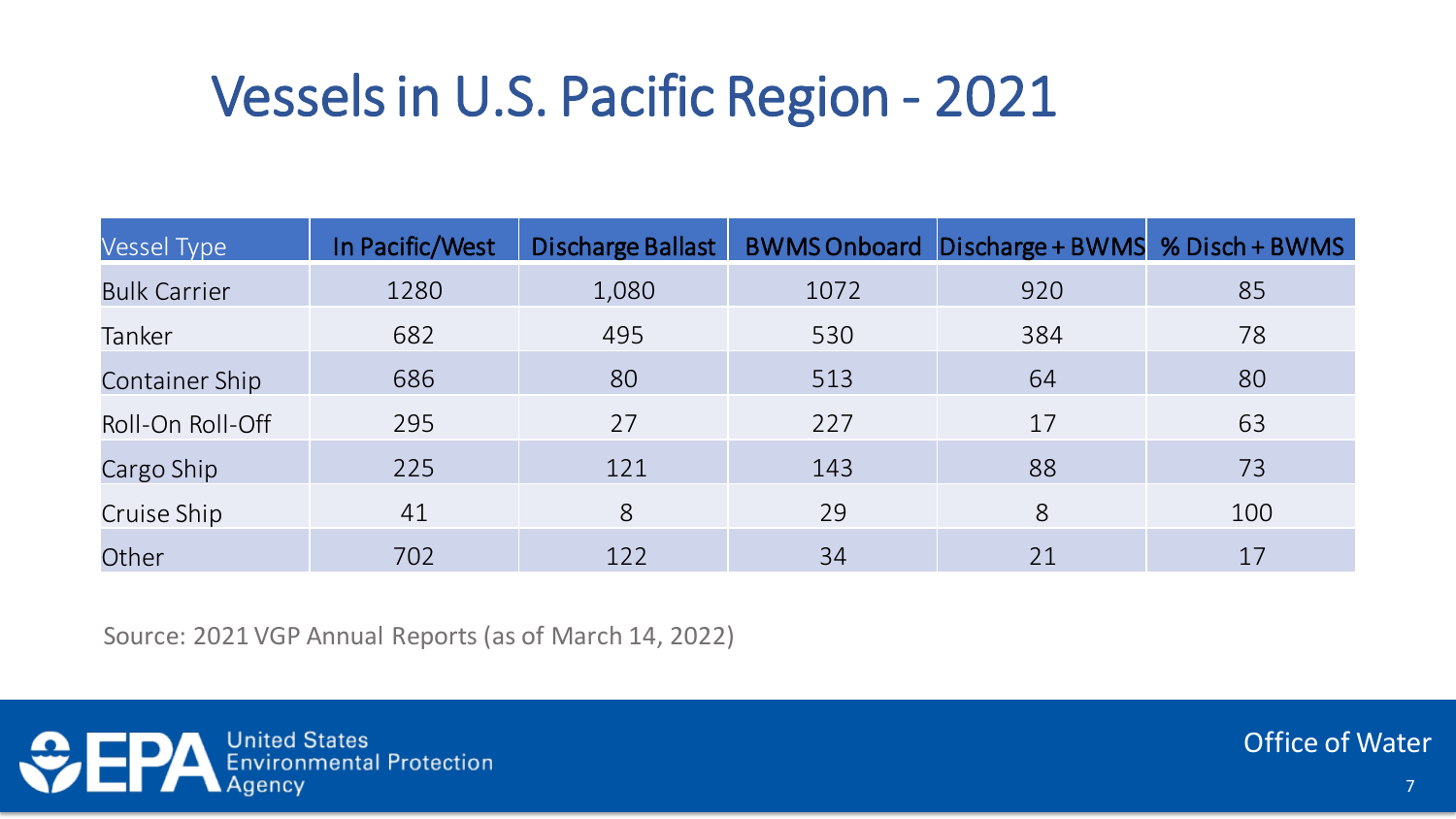### Ballast Water Biological Monitoring (2014-2021)

|                                     | <b>Units</b>   | No.<br><b>Samples</b> | <b>Results</b> |                    |                                |                                   |                                         |
|-------------------------------------|----------------|-----------------------|----------------|--------------------|--------------------------------|-----------------------------------|-----------------------------------------|
| Analyte                             |                |                       | $\leq 1$ org.  | Max.<br>Det. Value | 90 <sup>th</sup><br>Percentile | Median of "detects"<br>$(>1$ org) | At or Above<br><b>VGP Numeric Limit</b> |
| E. Coli                             | cfu/<br>100 mL | 3,928                 | 2,742          | 37,000             | 41                             | 11                                | 106 at,<br>35 above 250 (<1%)           |
| <b>VGP Limit:</b><br>250 cfu/100 mL | MPN/<br>100 mL | 4,806                 | 1,999          | 193,000            | 20                             | 10                                |                                         |
| Enterococci                         | ctu/<br>100 mL | 5,009                 | 3,476          | 222,000            | 10                             | $\overline{7}$                    | 137 at,<br>59 above 100 (1.2%)          |
| <b>VGP Limit:</b><br>100 cfu/100 mL | MPN/<br>100 mL | 3,677                 | 1,102          | 73,800             | 33                             | 10                                |                                         |
| <b>Heterotrophic</b><br>bacteria    | cfu/<br>100 mL | 6,621                 | 1,029          | $2.3X10^{6}$       | 9,200                          | 146                               | N/A                                     |
|                                     | MPN/<br>100 mL | 2,226                 | 231            | 738,000            | 50,700                         | 600                               | N/A                                     |

Source: 2021 VGP Annual Reports (as of March 14, 2022)

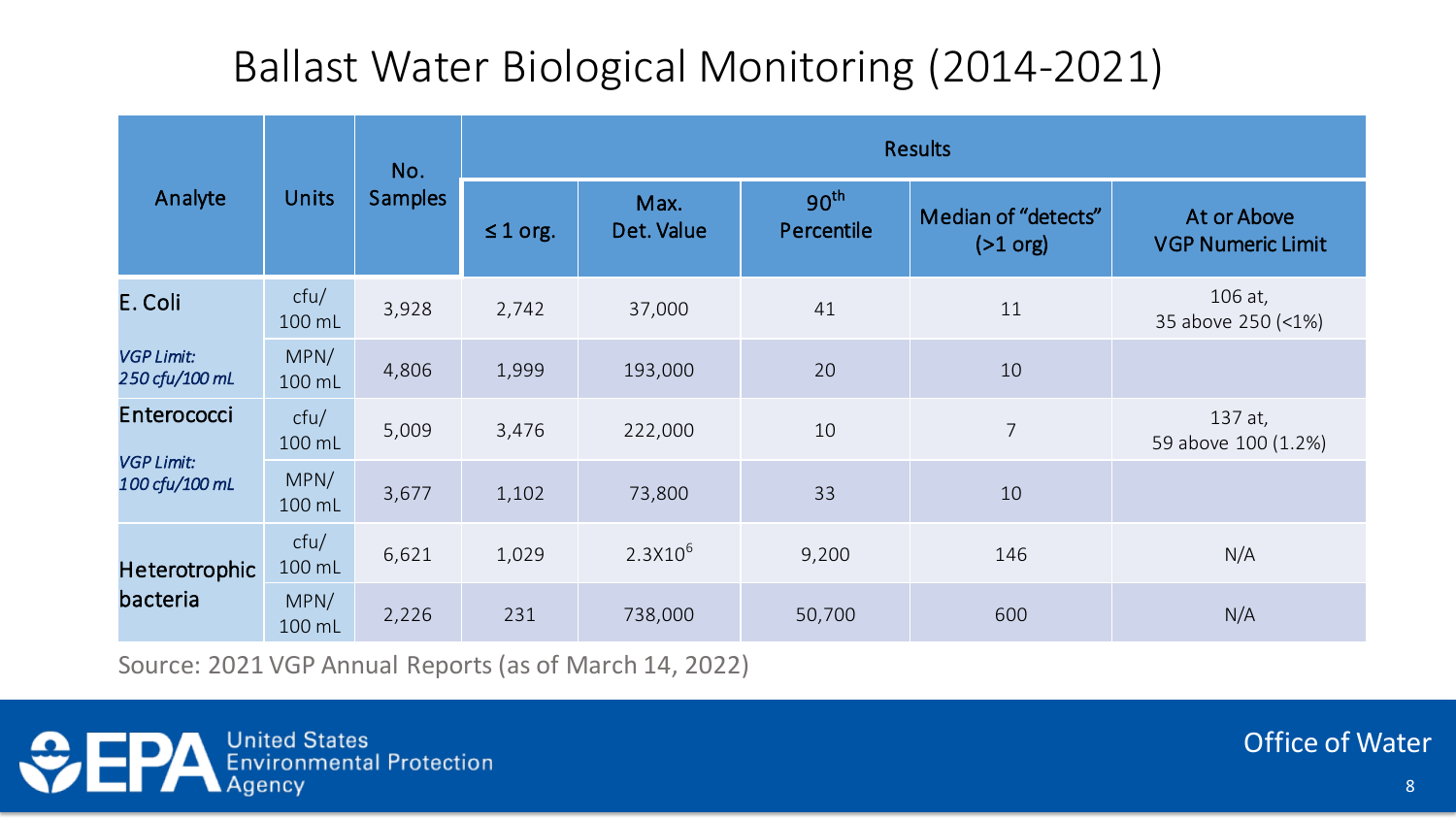### Ballast Water Biocide Monitoring (2014-2021)

| Analyte                                        | No.<br><b>Samples</b> | Max.<br><b>Reported Value</b><br>(mg/L) | 90 <sup>th</sup><br>Percentile<br>(mg/L) | <b>Median Reported Value</b><br>(mg/L) | Above VGP<br><b>Numeric Limit</b> |
|------------------------------------------------|-----------------------|-----------------------------------------|------------------------------------------|----------------------------------------|-----------------------------------|
| <b>Bromate</b>                                 | 854                   | 5,000                                   | $\overline{4}$                           | 0.2                                    | N/A                               |
| <b>Bromoform</b>                               | 1,658                 | 845                                     | 0.44                                     | 0.04                                   | N/A                               |
| <b>Chlorine Dioxide</b><br>VGP limit: 0.2 mg/l | 2,732                 | 21,400                                  | 0.13                                     | 0.02                                   | 164 (6%)                          |
| Chlorate                                       | 4,444                 | 10,000                                  | 5                                        | $\mathbf{1}$                           | N/A                               |
| Chlorite                                       | 4,467                 | 21,400                                  | 5                                        | $\mathbf{1}$                           | N/A                               |
| <b>HAAs</b>                                    | 4,475                 | 1,880                                   | 0.13                                     | 0.02                                   | N/A                               |
| <b>TRO</b><br>$VGP$ limit: 0.1 mg/l            | 4,632                 | 3,000                                   | 0.1                                      | 0.02                                   | 368 (8%)                          |
| <b>THMs</b>                                    | 4,589                 | 26,026                                  | 0.58                                     | 0.1                                    | N/A                               |

Source: 2021 VGP Annual Reports (as of March 14, 2022)

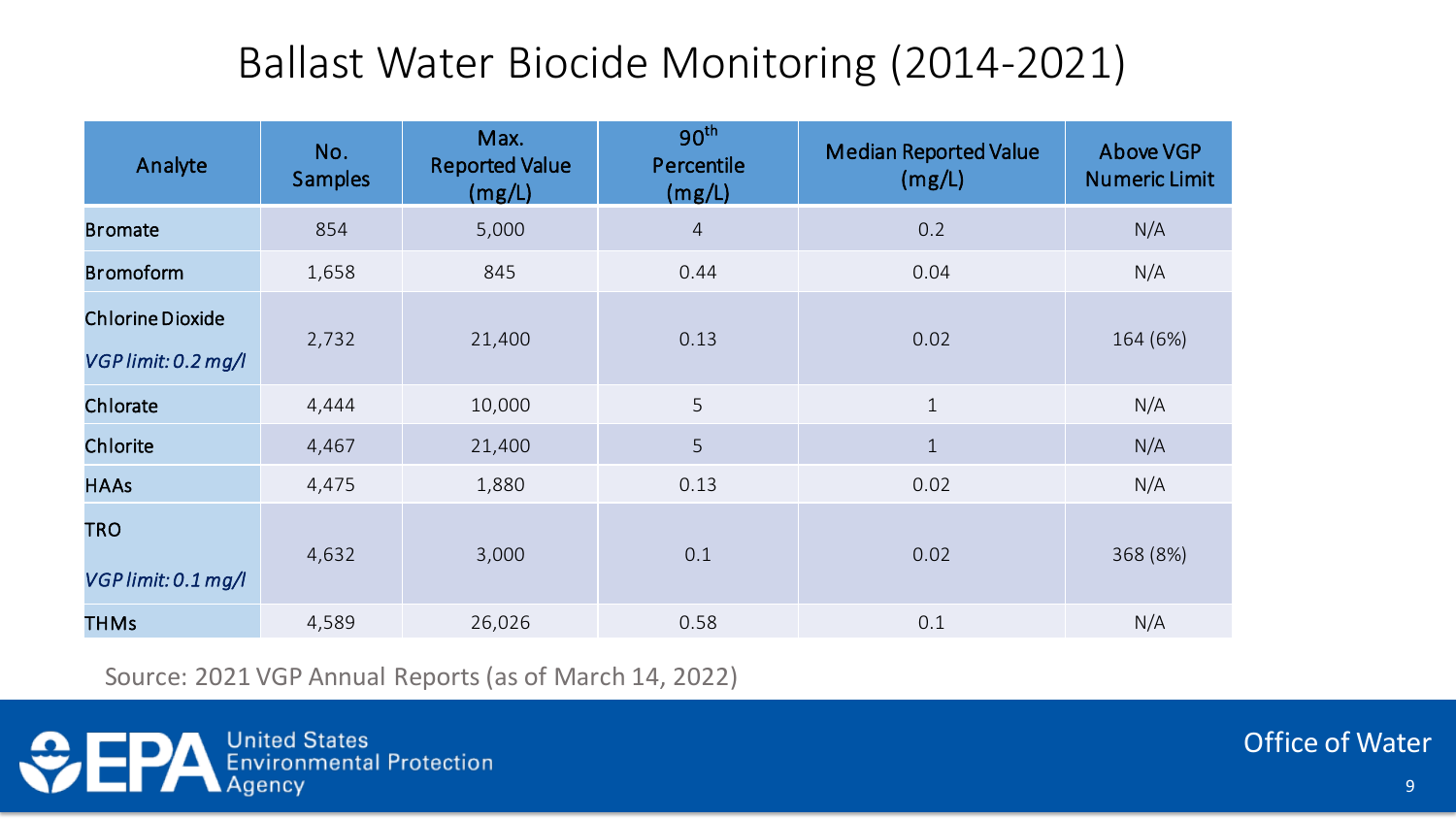### Pacific Region Ballast Water Non-Compliance

- Approximately 1,900 vessels a year report ballast water discharges in the Pacific Region.
- In 8 years of VGP reporting, 312 vessels reported a total of 798 non-compliant ballast water events, including:
	- Operating pursuant to EPA enforcement response policy (exchange only)
	- Failure to perform all monitoring
	- BWTS malfunction, including failure to calibrate
	- Improper/failure to conduct exchange
	- Discharge limit violations

| Year | # Reported Ballast Water<br><b>BW Noncompliance Events</b> | # Vessels |
|------|------------------------------------------------------------|-----------|
| 2021 | 175                                                        | 121       |
| 2020 | 146                                                        | 86        |
| 2019 | 45                                                         | 37        |
| 2018 | 184                                                        | 40        |
| 2017 | 123                                                        | 27        |
| 2016 | 80                                                         | 20        |
| 2015 | 22                                                         | 12        |
| 2014 | 23                                                         | 19        |

Source: 2021 VGP Annual Reports (as of March 14, 2022)

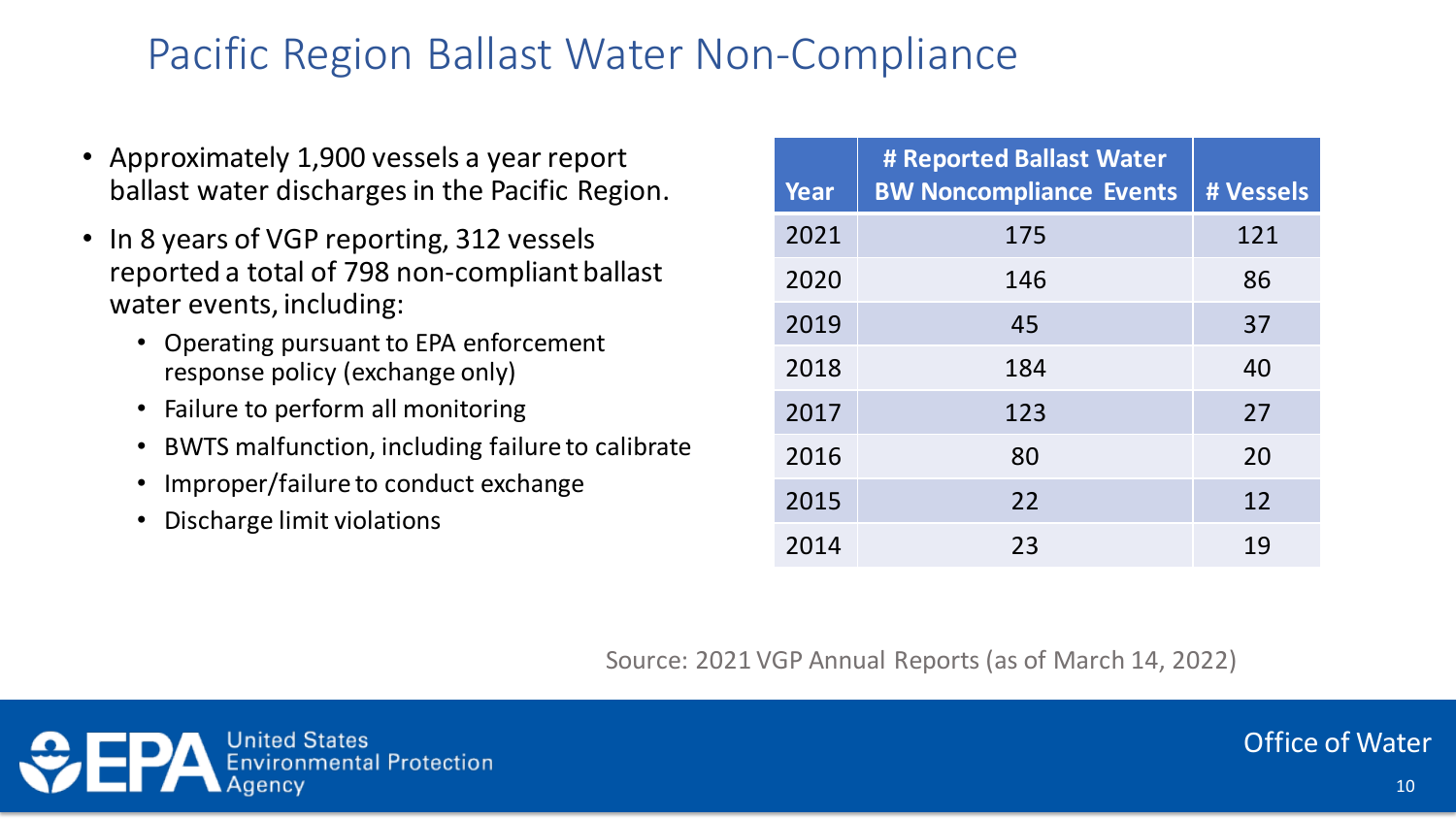**Online** Resources: EPA Webpages

#### **Vessels, Marinas and Ports**

**Laws & Regulations** 

**Vessel Discharges** 

**SEPA** Environmental Protection

**Environmental Topics** 





· Recreational vessels

· Vessels of the Armed Forces

#### **Marinas**



. Nonpoint source pollution resources

· Spill prevention and control

#### • Overview of emissions regulations • Certification and compliance · Certification data

**Marine Engines** 

**About EPA** 

#### **Ports**



#### · Ports Initiative

- · Clean diesel
- · Grant-funded port projects
- · Dredged material

#### **News and Updates**

SHARE  $(f)$ 

 $\odot$ 

Search EPA.gov

CONTACT US

On October 5, 2020, EPA Administrator Andrew Wheeler signed the proposed rule for national standards to reduce the environmental impact of discharges, such as ballast water, that are incidental to the normal operation of commercial vessels. When finalized, this new rule will streamline the current patchwork of federal. state, and local requirements that apply to the commercial vessel community and better protect our nation's waters. Learn more about the EPA proposed standards.

*<https://www.epa.gov/vessels-marinas-and-ports>*